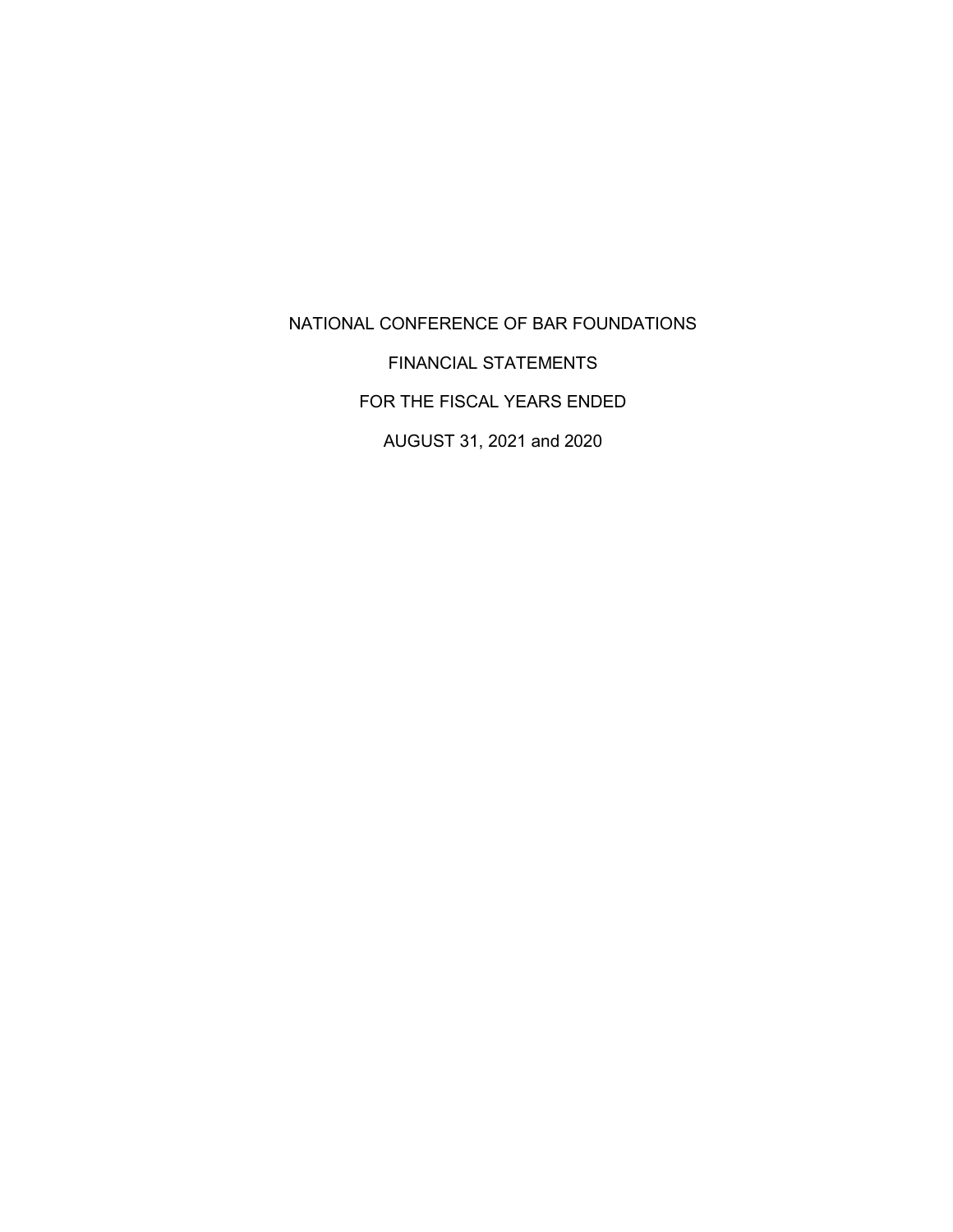# **CONTENTS**

|                                          | <b>PAGE NUMBER</b> |
|------------------------------------------|--------------------|
| Independent Auditor's Report             | $1 - 2$            |
| <b>Statements of Financial Position</b>  | 3                  |
| <b>Statements of Activities</b>          | 4                  |
| <b>Statements of Functional Expenses</b> | 5                  |
| <b>Statements of Cash Flows</b>          | 6                  |
| <b>Notes to Financial Statements</b>     | $7 - 10$           |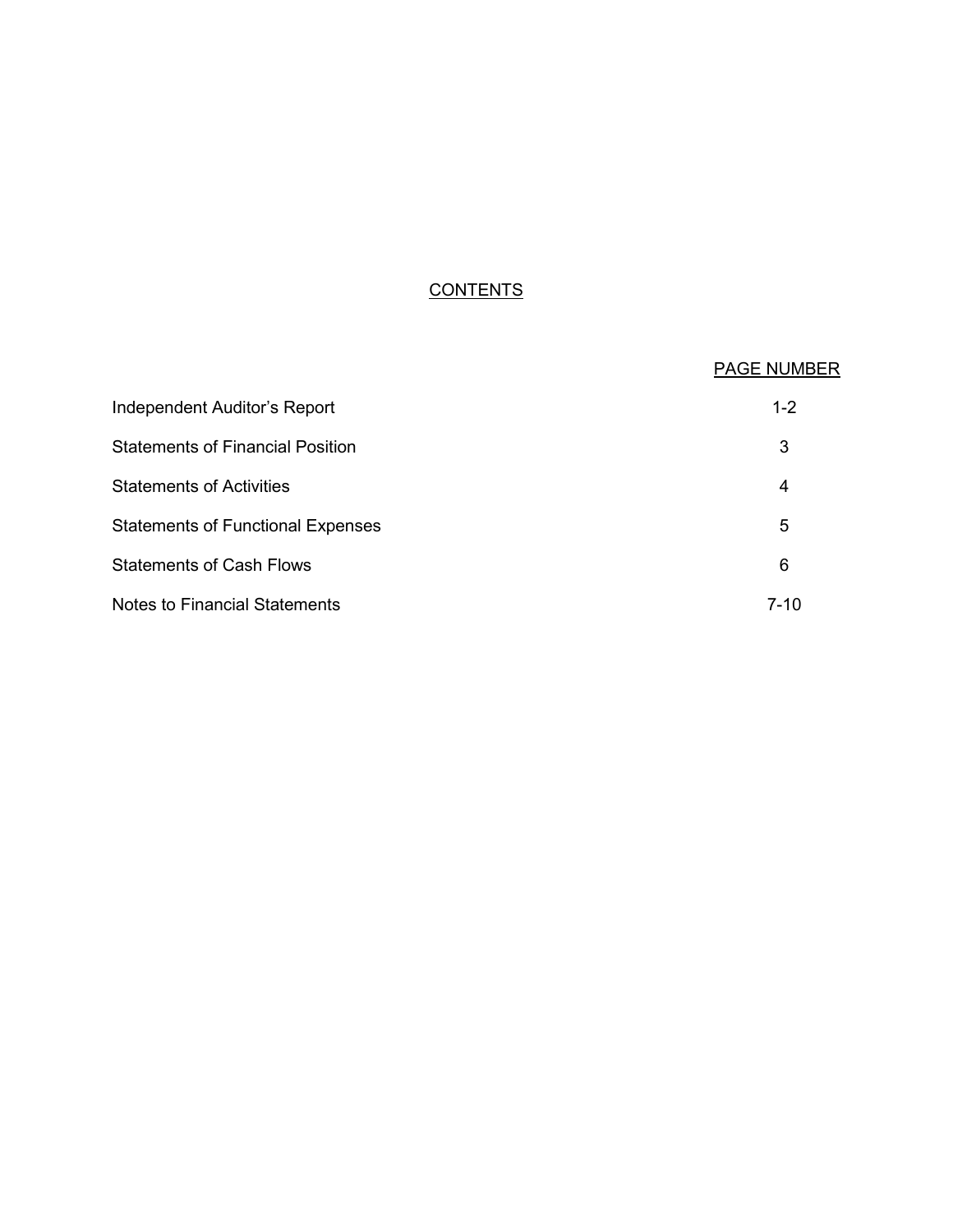

March 1, 2022

To the Board of Directors of National Conference of Bar Foundations

We have audited the accompanying financial statements of National Conference of Bar Foundations (a Nonprofit corporation), which comprise the statement of financial position as of August 31, 2021, and the related statements of activities, functional expenses, and cash flows for the year then ended, and the related notes to the financial statements.

## **Management's Responsibility for the Financial Statements**

Management is responsible for the preparation and fair presentation of these financial statements in accordance with accounting principles generally accepted in the United States of America; this includes the design, implementation, and maintenance of internal control relevant to the preparation and fair presentation of financial statements that are free from material misstatement, whether due to fraud or error.

## **Auditor's Responsibility**

Our responsibility is to express an opinion on these financial statements based on our audit. We conducted our audit in accordance with auditing standards generally accepted in the United States of America. Those standards require that we plan and perform the audit to obtain reasonable assurance about whether the financial statements are free from material misstatement.

An audit involves performing procedures to obtain audit evidence about the amounts and disclosures in the financial statements. The procedures selected depend on the auditor's judgment, including the assessment of the risks of material misstatement of the financial statements, whether due to fraud or error. In making those risk assessments, the auditor considers internal control relevant to the entity's preparation and fair presentation of the financial statements in order to design audit procedures that are appropriate in the circumstances, but not for the purpose of expressing an opinion on the effectiveness of the entity's internal control. Accordingly, we express no such opinion. An audit also includes evaluating the appropriateness of accounting policies used and the reasonableness of significant accounting estimates made by management, as well as evaluating the overall presentation of the financial statements.

We believe that the audit evidence we have obtained is sufficient and appropriate to provide a basis for our audit opinion.

## **Opinion**

In our opinion, the financial statements referred to above present fairly, in all material respects, the financial position of National Conference of Bar Foundations as of August 31, 2021, and the changes in its net assets, functional expenses, and its cash flows for the year then ended in accordance with accounting principles generally accepted in the United States of America.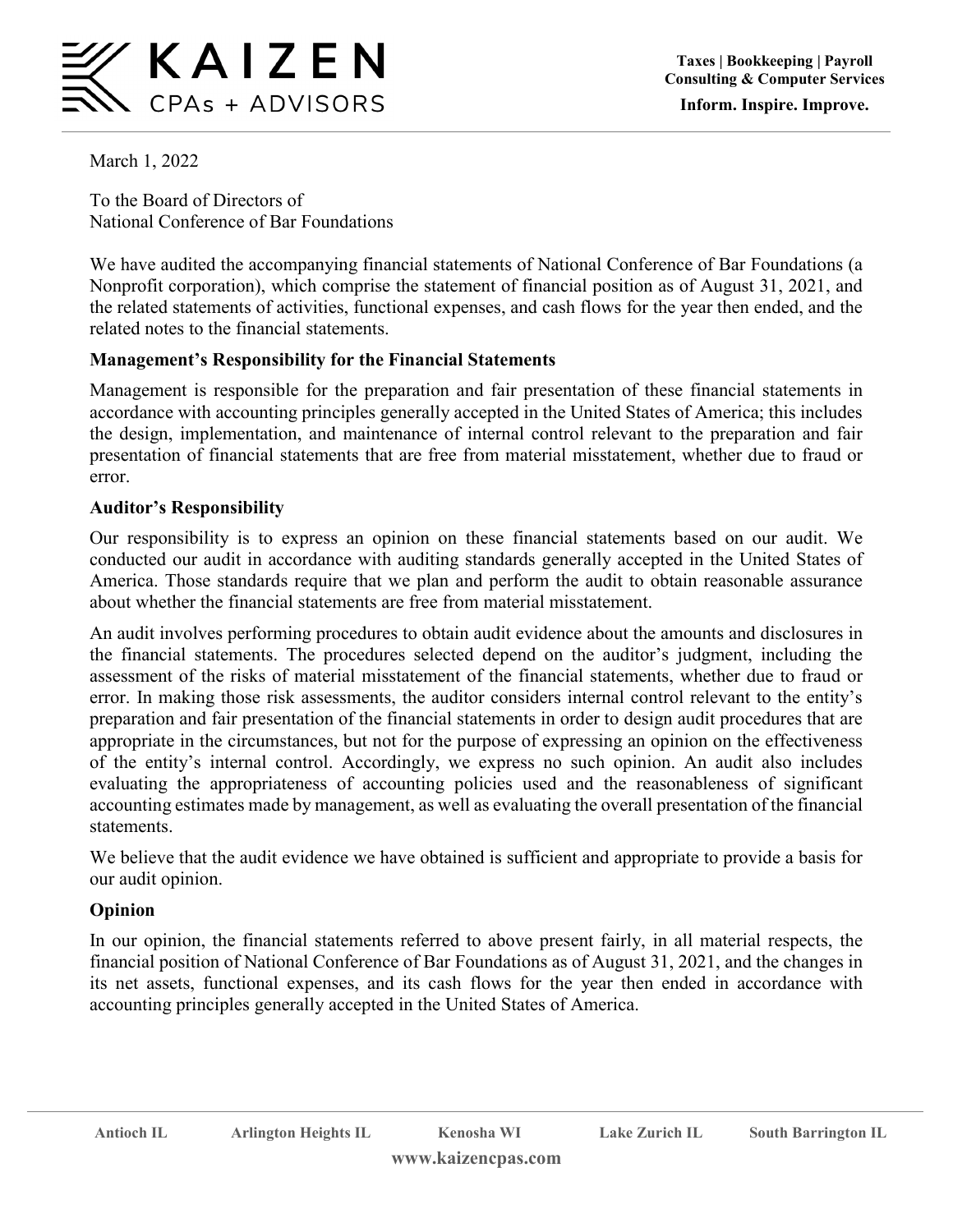

Page **2** of **2**

## **Prior Period Financial Statements**

The August 31, 2020 financial statements were reviewed by us, and our report thereon, dated May 7, 2021, stated we were not aware of any material modifications that should be made to those financial statements for them to be in conformity with accounting principles generally accepted in the United States of America. However, a review is substantially less in scope than an audit and does not provide a basis for the expression of an opinion on the financial statements.

Kaizen CPAs + Advisors

Kaizen CPAs + Advisors Arlington Heights, Illinois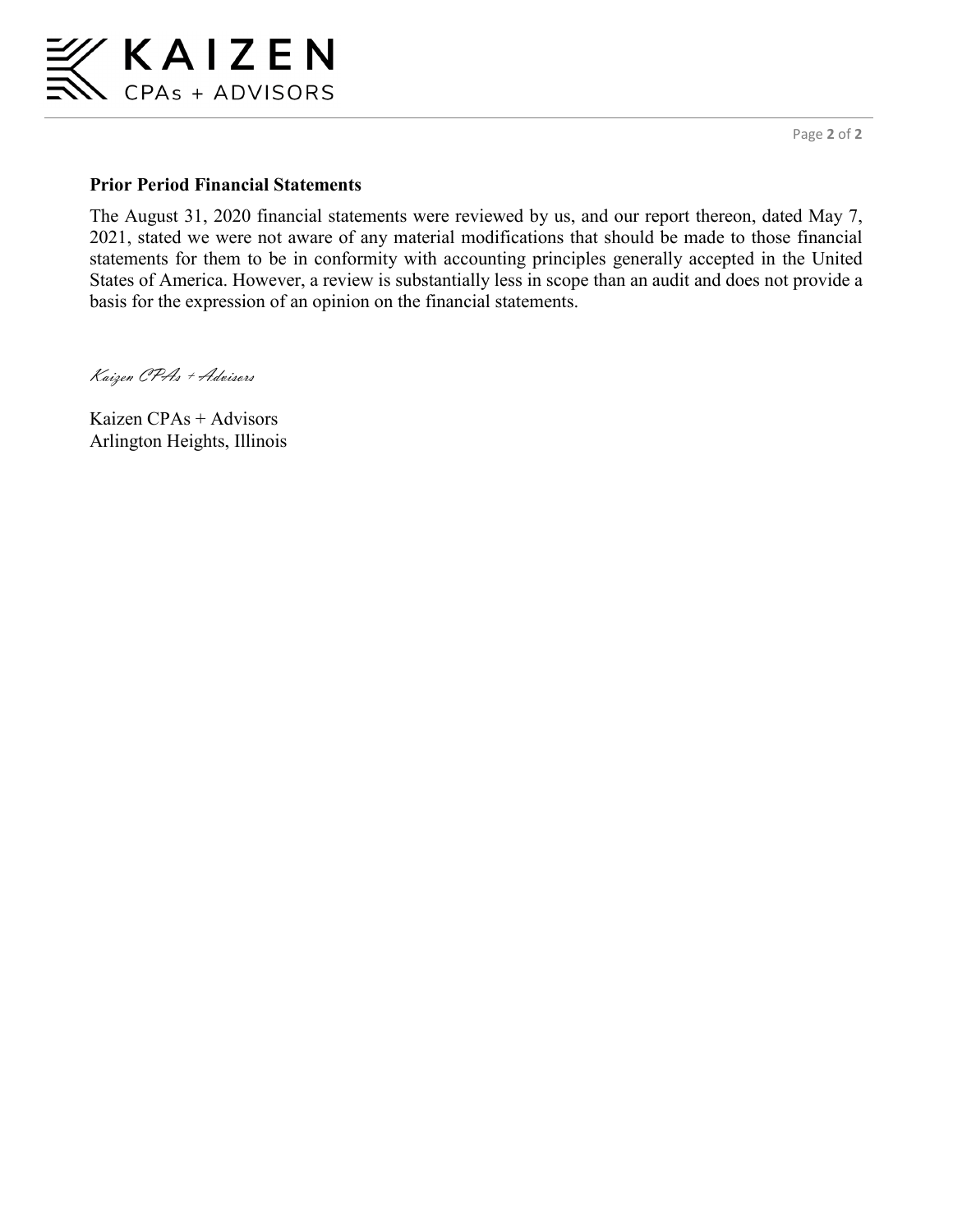## NATIONAL CONFERENCE OF BAR FOUNDATIONS STATEMENTS OF FINANCIAL POSITION AUGUST 31,

| <b>ASSETS</b>                                                                                                                             | 2021                          |    | 2020                             |  |  |
|-------------------------------------------------------------------------------------------------------------------------------------------|-------------------------------|----|----------------------------------|--|--|
| <b>CURRENT ASSETS</b><br>Cash<br><b>Accounts Receivable</b><br><b>Prepaid Expenses</b><br><b>Total Current Assets</b>                     | \$<br>87,358<br>415<br>87,773 | \$ | 90,260<br>5,415<br>416<br>96,091 |  |  |
| <b>TOTAL ASSETS</b>                                                                                                                       | \$<br>87,773                  | S  | 96,091                           |  |  |
| <b>LIABILITIES AND NET ASSETS</b>                                                                                                         |                               |    |                                  |  |  |
| <b>CURRENT LIABILITIES</b><br><b>Accounts Payable and Accrued Expenses</b><br><b>Deferred Revenue</b><br><b>Total Current Liabilities</b> | \$<br>6,411<br>6,411          | \$ | 750<br>1,060<br>1,810            |  |  |
| <b>NET ASSETS</b><br>Donations Without Restrictions - Undesignated<br><b>Donations with Restrictions</b><br><b>Total Net Assets</b>       | \$<br>81,362<br>81,362        | \$ | 94,281<br>94,281                 |  |  |
| <b>TOTAL LIABILITIES AND NET ASSETS</b>                                                                                                   | \$<br>87,773                  |    | 96,091                           |  |  |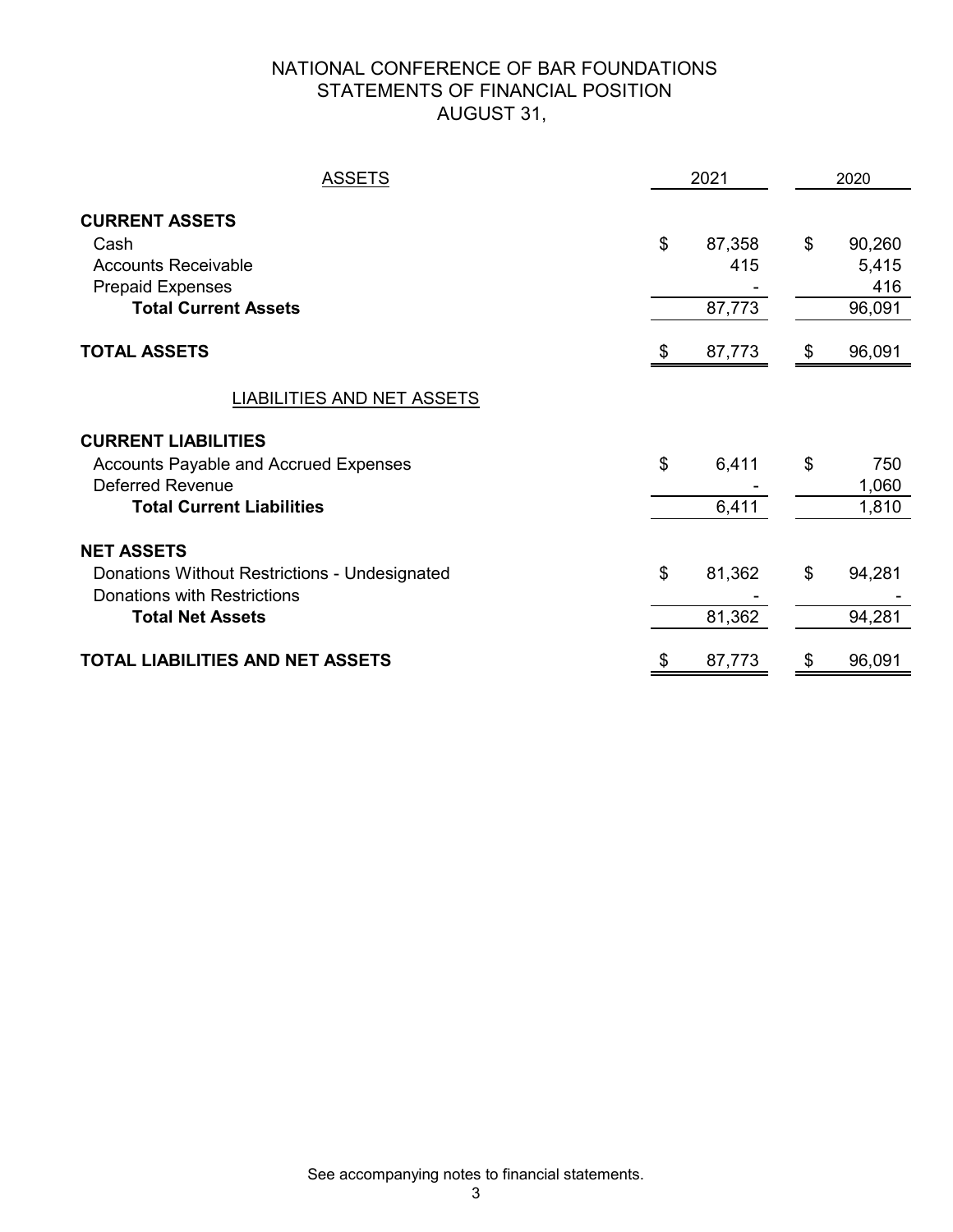## NATIONAL CONFERENCE OF BAR FOUNDATIONS STATEMENTS OF ACTIVITIES FOR THE FISCAL YEARS ENDED AUGUST 31,

|                                       |                        | 2021         |              | 2020      |                                  |          |  |
|---------------------------------------|------------------------|--------------|--------------|-----------|----------------------------------|----------|--|
|                                       | Donations<br>Donations |              |              | Donations | Donations                        |          |  |
|                                       | without                | with         |              | without   | with                             |          |  |
|                                       | <b>Restrictions</b>    | Restrictions | Total        |           | <b>Restrictions Restrictions</b> | Total    |  |
| SUPPORT, REVENUE, AND OTHER ADDITIONS |                        |              |              |           |                                  |          |  |
| <b>Membership Dues</b>                | \$<br>14,608           | \$           | 14,608<br>\$ | \$15,061  | \$                               | \$15,061 |  |
| <b>Meeting Registration Fees</b>      | 8,387                  |              | \$<br>8,387  | 19,646    |                                  | 19,646   |  |
| Sponsorships                          | 5,340                  |              | 5,340        | 5,000     |                                  | 5,000    |  |
| Contributions                         | 568                    |              | 568          | 960       |                                  | 960      |  |
| Interest                              | 3                      |              | 3            | 8         |                                  | 8        |  |
| Miscellaneous Income                  |                        |              |              | 280       |                                  | 280      |  |
| <b>Total Support and Revenue</b>      | 28,906                 |              | 28,906       | 40,955    | Ξ.                               | 40,955   |  |
| <b>EXPENSES</b>                       |                        |              |              |           |                                  |          |  |
| Program Services                      | 11,554                 |              | 11,554       | 22,570    |                                  | 22,570   |  |
| <b>Management and General</b>         | 30,271                 |              | 30,271       | 15,619    |                                  | 15,619   |  |
| <b>Total Expenses</b>                 | 41,825                 |              | 41,825       | 38,189    | Ξ.                               | 38,189   |  |
| <b>CHANGES IN NET ASSETS</b>          | (12, 919)              |              | (12, 919)    | 2,766     |                                  | 2,766    |  |
| NET ASSETS, BEGINNING OF PERIOD       | 94,281                 |              | 94,281       | 91,515    |                                  | 91,515   |  |
| <b>NET ASSETS, END OF PERIOD</b>      | 81,362<br>\$           | \$           | \$81,362     | \$94,281  | \$                               | \$94,281 |  |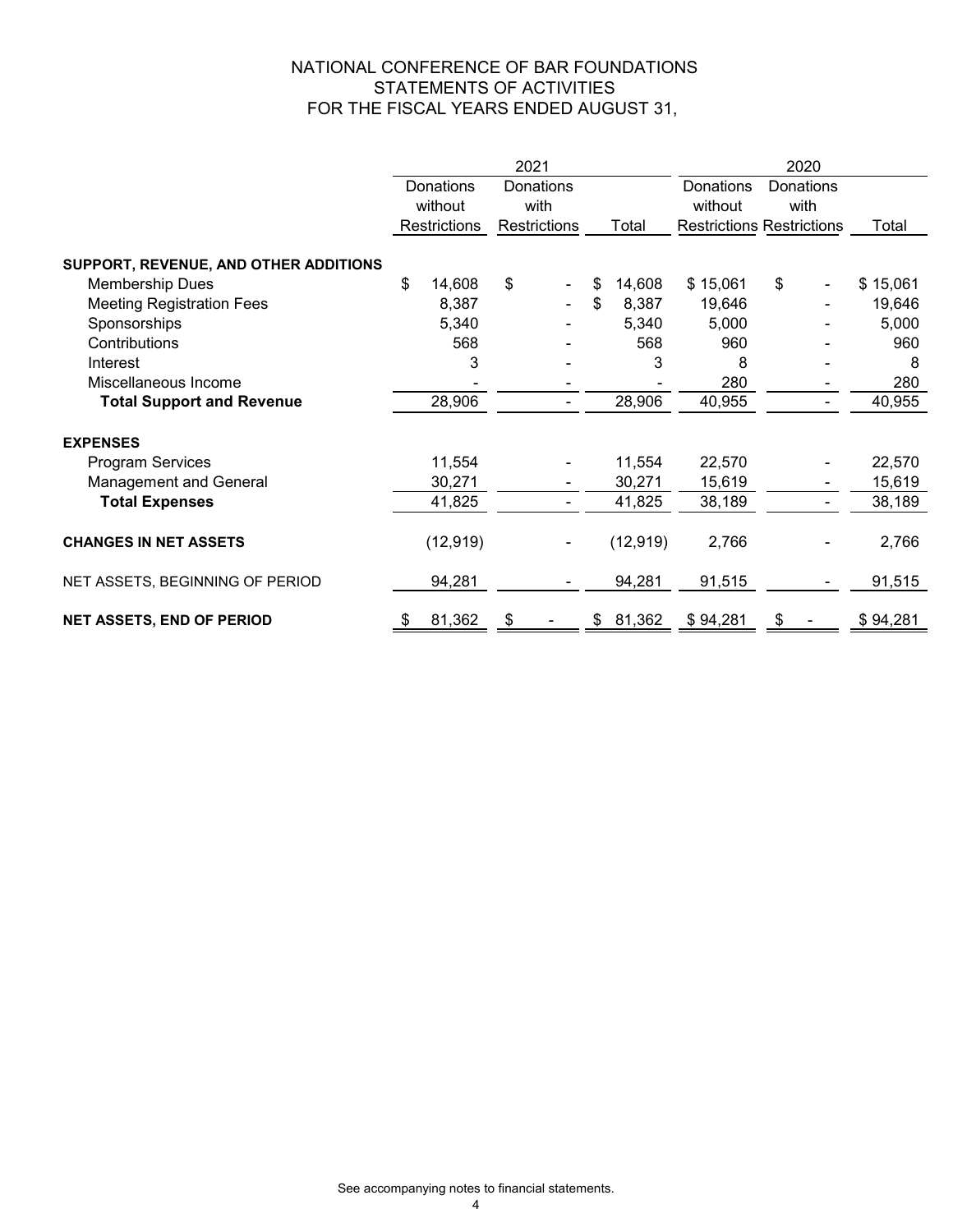## NATIONAL CONFERENCE OF BAR FOUNDATIONS STATEMENTS OF CASH FLOWS FOR THE FISCAL YEARS ENDED AUGUST 31,

|                                                                                                                                                                                                | 2021                                        |    | 2020                                         |  |  |
|------------------------------------------------------------------------------------------------------------------------------------------------------------------------------------------------|---------------------------------------------|----|----------------------------------------------|--|--|
| <b>CASH PROVIDED BY OPERATING ACTIVITIES</b><br>Change in net assets<br>Adjustments to reconcile change in net assets to net<br>cash provided (used) by operating activities:                  | \$<br>(12, 919)                             | \$ | 2,766                                        |  |  |
| Change in:<br><b>Accounts Receivable</b><br><b>Prepaid Expenses</b><br><b>Accounts Payable and Accrued Expenses</b><br><b>Deferred Revenue</b><br>Cash provided (used) by operating activities | 5,000<br>416<br>5,661<br>(1,060)<br>(2,902) |    | 8,541<br>(4)<br>(3,626)<br>(4, 861)<br>2,816 |  |  |
| <b>CASH PROVIDED BY INVESTING ACTIVITIES</b><br>Cash provided by investing activities                                                                                                          |                                             |    |                                              |  |  |
| <b>CASH PROVIDED BY FINANCING ACTIVITIES</b><br>Cash provided by financing activities                                                                                                          |                                             |    |                                              |  |  |
| <b>NET INCREASE (DECREASE) IN CASH</b>                                                                                                                                                         | (2,902)                                     |    | 2,816                                        |  |  |
| CASH, BEGINNING OF PERIOD                                                                                                                                                                      | 90,260                                      |    | 87,444                                       |  |  |
| <b>CASH, END OF PERIOD</b>                                                                                                                                                                     | \$<br>87,358                                | \$ | 90,260                                       |  |  |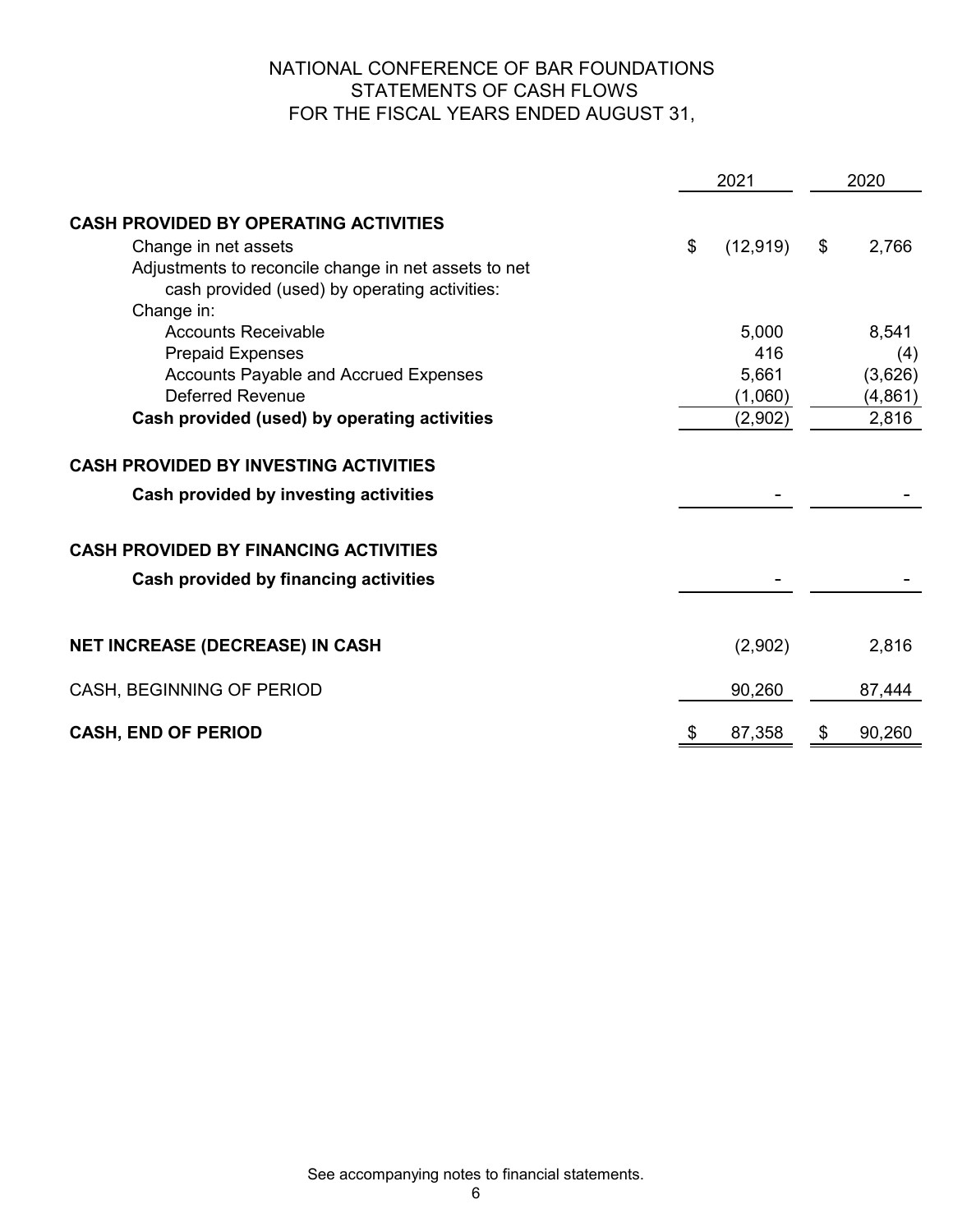## NATIONAL CONFERENCE OF BAR FOUNDATIONS STATEMENTS OF FUNCTIONAL EXPENSES FOR THE FISCAL YEARS ENDED AUGUST 31,

|                                  | 2021    |        |                |        |          | 2020      |                |        |       |        |
|----------------------------------|---------|--------|----------------|--------|----------|-----------|----------------|--------|-------|--------|
|                                  | Program |        | Administrative |        | Total    | Program   | Administrative |        | Total |        |
| Insurance                        | \$      | 1,272  | \$             |        | \$1,272  | \$<br>828 | <sup>\$</sup>  |        | \$    | 828    |
| Professional Fees                |         |        |                | 27,254 | 27,254   |           |                | 6,206  |       | 6,206  |
| Administrative fees - ABA        |         |        |                |        |          |           |                | 5,500  |       | 5,500  |
| Awards                           |         | 1,500  |                |        | 1,500    | 264       |                |        |       | 264    |
| Web site                         |         |        |                | 3,000  | 3,000    |           |                | 3,800  |       | 3,800  |
| Annual meeting                   |         | 8,037  |                |        | 8,037    |           |                |        |       |        |
| Midyear meeting                  |         |        |                |        |          | 16,322    |                |        |       | 16,322 |
| Bank and credit card fees        |         | 11     |                |        | 11       | 405       |                |        |       | 405    |
| Board of Trustees reimbursements |         | 734    |                |        | 734      | 4,751     |                |        |       | 4,751  |
| Office expense                   |         |        |                | 17     | 17       |           |                | 113    |       | 113    |
| <b>Total Expenses</b>            |         | 11,554 | Φ              | 30,271 | \$41,825 | \$22,570  | S              | 15,619 | \$    | 38,189 |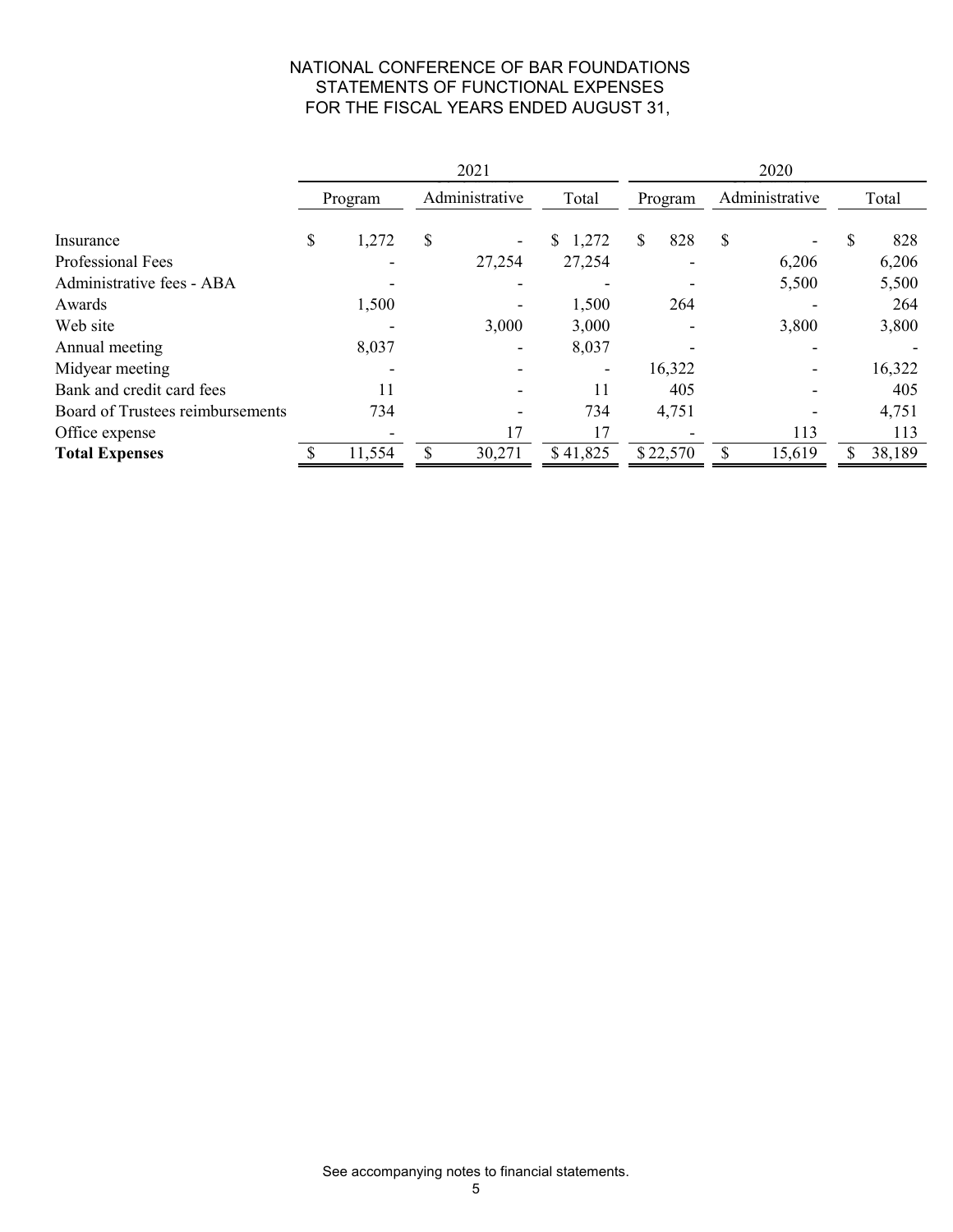## **1. SUMMARY OF SIGNIFICANT ACCOUNTING POLICIES**

A summary of the significant accounting policies which have been followed in preparing the accompanying financial statements is set forth below.

### **Nature of Activities**

The National Conference of Bar Foundations (NCBF) advances the work of all types of bar foundations by: a) promoting the internal role of bar foundations in advancing law-related philanthropy to the organized bar, the larger legal community and the philanthropic community; and b) serving as a clearinghouse and resource to assist bar foundations in carrying out their charitable missions.

#### **Method of Accounting**

The Foundation maintains its records on the accrual basis of accounting in accordance with generally accepted accounting principles.

#### **Financial Statement Presentation**

NCBF reports information regarding its financial position and activities according to the two classes of net assets: net assets without donor restrictions and net assets with donor restrictions in accordance with FASB ASC 958-205 Not-For-Profit entities – Presentation of Financial Statements.

#### **Estimates and Assumptions**

The preparation of financial statements in conformity with generally accepted accounting principles requires management to make estimates and assumptions. These estimates and assumptions affect the reported amounts of assets and liabilities and disclosure of contingent assets and liabilities at the date of the financial statements and the reported amount of revenues and expenses during the reporting period. Actual results could differ from those estimates.

#### **Contributions**

Contributions are recognized when the donor makes a promise to give to NCBF that is, in substance, unconditional. Conditional promises to give are recognized when the conditions on which they depend are substantially met. Contributions that are restricted by the donor are reported as increases in net assets with restrictions. When a restriction expires, net assets with restrictions are reclassified to net assets without restrictions.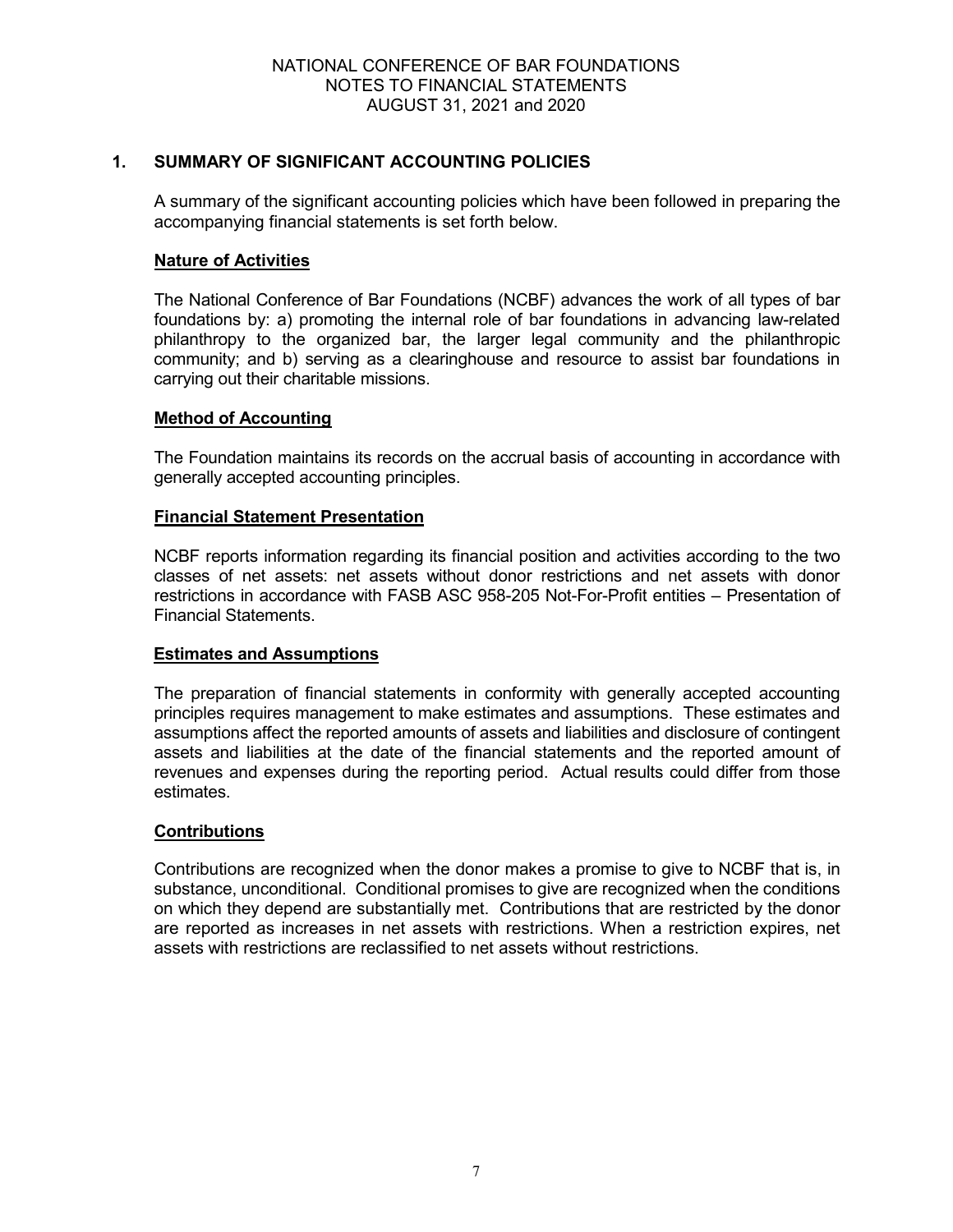#### NATIONAL CONFERENCE OF BAR FOUNDATIONS NOTES TO FINANCIAL STATEMENTS AUGUST 31, 2021 and 2020

### **1. SUMMARY OF SIGNIFICANT ACCOUNTING POLICIES – Continued**

#### **Cash and Cash Equivalents**

For purposes of the statement of cash flows, NCBF considers all cash accounts and money market accounts with an initial maturity of three months or less to be cash equivalents.

#### **Property and Equipment**

NCBF capitalizes property and equipment over \$2,500. Lesser amounts are expensed. Property and equipment are stated at cost. Depreciation is computed on the straight-line basis over the estimated useful lives of the assets, which range from 3 to 10 years. The costs of maintenance and repairs are charged to expense as incurred. There was no depreciation expense for the fiscal years ended August 31, 2021 and 2020.

#### **Donated Materials and Services**

NCBF receives services donated by volunteers to assist in carrying out its mission. No amounts have been reflected in the financial statements for those services since there is not a readily determinable value to assign to the services and the services do not meet the criteria for recognition under FASB ASC 958-605-50-1.

The members of the Board of Directors do not receive compensation; no provision is made in the financial statements for either their services or expenses.

#### **Income Taxes**

As a nonprofit organization, NCBF is exempt from income taxes under Section 501(c) (3) of the Internal Revenue Code. Accordingly, no provision for income taxes has been made.

Contributions to NCBF are tax deductible since the Foundation qualifies under Section 170(c) of the Internal Revenue Code.

The accounting standard FASB ASC 740, Income Taxes, on accounting for uncertainty in income taxes addresses the determination of whether tax benefits claimed or expected to be claimed on a tax return should be recorded in the financial statements. This requires the evaluation of tax positions taken or expected to be taken in the course of preparing the tax returns to determine whether the tax positions are "more likely than not" of being sustained when challenged or when examined by the applicable taxing authorities. The measurement of unrecognized tax benefits as well as unrecorded tax liability is adjusted when new information is available, or when an event occurs that requires a change.

For the fiscal year ended August 31, 2021, NCBF has determined that there were no material uncertain tax positions. NCBF Forms 990 Return of Organization Exempt from Income Tax, for the fiscal years ended August 31, 2019, 2020 and 2021 are subject to examination by the Internal Revenue Service, generally for three years after they are filed.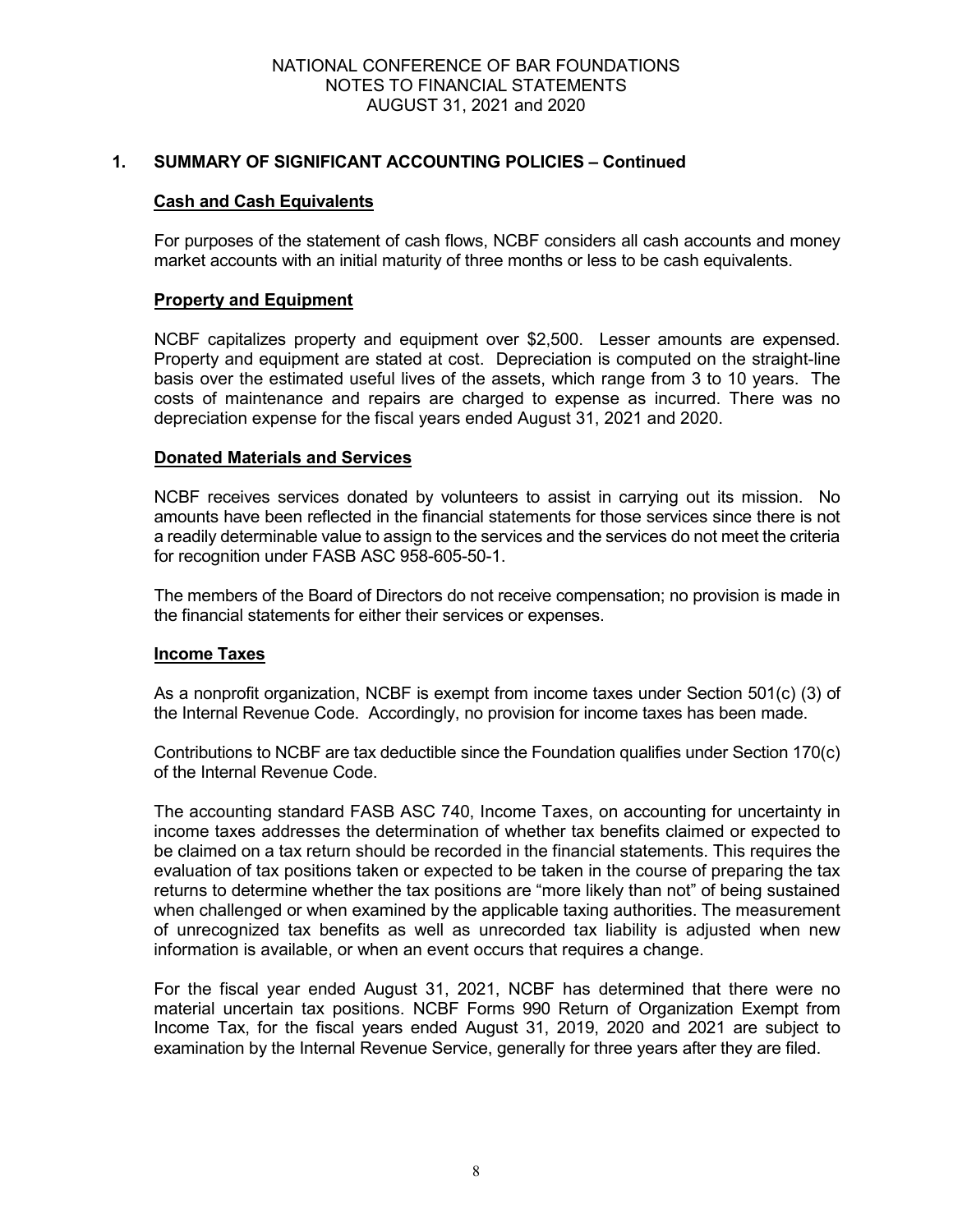#### NATIONAL CONFERENCE OF BAR FOUNDATIONS NOTES TO FINANCIAL STATEMENTS AUGUST 31, 2021 and 2020

### **1. SUMMARY OF SIGNIFICANT ACCOUNTING POLICIES – Continued**

#### **Functional Expenses**

The Foundation allocates its expenses on a functional basis among its various programs and supporting activities. Expenses that can be identified with a specific program or supporting activity are allocated directly to their natural expenditure classification.

## **2. CONCENTRATION OF CREDIT RISK**

NCBF maintains its cash balances at financial institutions which are insured by the Federal Deposit Insurance Corporation (FDIC) up to \$250,000. At August 31, 2021, the Organization did not have balances in excess of the FDIC insurance limits.

#### **3. FAIR VALUE**

In determining fair value, NCBF uses various valuation approaches for fair value measurement within FASB ASC 820. Fair value measurements are determined based on the assumptions that the market participants would use in pricing an asset or liability.

FASB ASC 820 establishes a hierarchy for inputs used in measuring fair value that maximizes the use of observable inputs and minimizes the uses of unobservable inputs by requiring that the most observable inputs be used when available. The defined levels within the hierarchy based on the reliability of inputs are as follows:

- Level 1 Valuations based on unadjusted quoted prices for identical assets or liabilities in active markets;
- Level 2 Valuations based on quoted prices for similar assets or liabilities or identical assets or liabilities in less active markets, such as dealer or broker markets; and
- Level 3 Valuations derived from valuation techniques in which one or more significant inputs or significant value drivers are unobservable, such as pricing models, discounted cash flow models and similar techniques not based on market, exchange, dealer or broker-traded transactions.

As of August 31, 2021, the only assets or liabilities that are measured at fair value on a recurring basis in periods subsequent to initial recognition are investment securities. Securities listed on national markets or exchanges are valued at the last sales price. If there is no sale and the market is still considered active, at the last transaction price before yearend. NCBF measures fair value for mutual funds and money markets as classified within Level 1 of the valuation hierarchy and certificates of deposit as classified within Level 2 of the valuation hierarchy and are included in investments in the accompany statements of financial position. Currently, NCBF only has a checking and savings account.